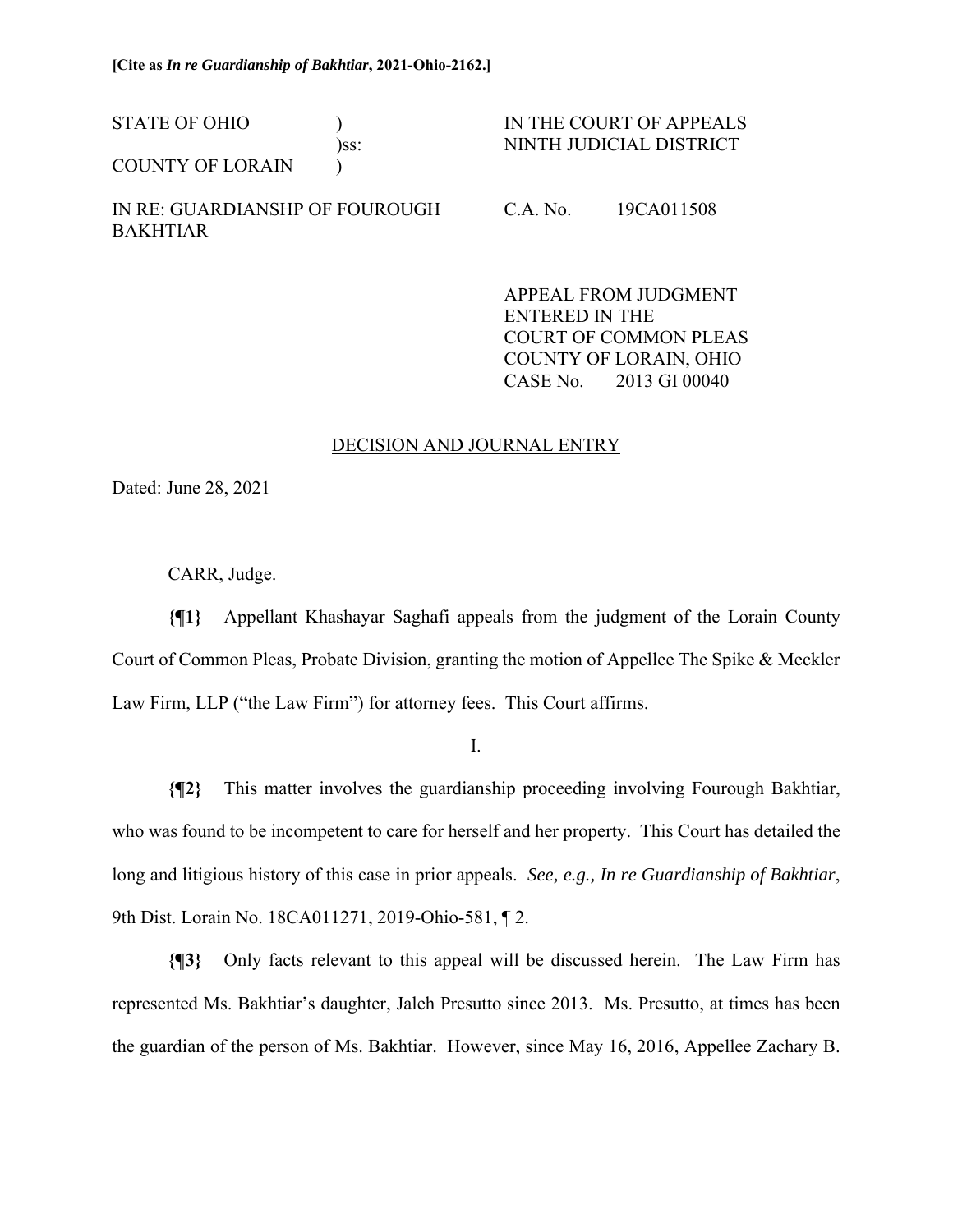Simonoff ("the Guardian") has been the guardian of the person and estate of Ms. Bakhtiar. Ms. Presutto has nonetheless been a caregiver to Ms. Bakhtiar.

**{¶4}** In November 2017, Mr. Saghafi, one of Ms. Bakhtiar's sons, filed a motion to intervene pursuant to Civ.R. 24(A)(2). *See In re Guardianship of Bakhtiar* at ¶ 3. The trial court denied Mr. Saghafi's motion, but this Court reversed its decision and remanded the matter for the trial court to consider the merits of Mr. Saghafi's motion in the first instance. *See id.* at ¶ 4, 10. At the time the record was filed in this matter, Mr. Saghafi's motion to intervene remained pending in the trial court.

**{¶5}** On January 15, 2019, the Law Firm filed a motion seeking attorney fees for services rendered from May 14, 2016 through December 31, 2018. Attached to the motion was an itemized billing statement spanning dozens of pages. The trial court scheduled a hearing on the motion for March 21, 2019. On February 20, 2019, the Guardian filed a document consenting to a finding that the services provided by the Law Firm were necessary, done in good faith, and of benefit to the guardianship and Ms. Bakhtiar. On February 22, 2019, Stephen Wolf, Ms. Bakhtiar's attorney, filed a similar document waiving notice and consenting to an award of fees to the Law Firm. In April 2019, the Law Firm filed a supplement to its motion for the purpose of correcting a clerical error. Mr. Saghafi, despite filing several other motions in the trial court, did not file any objections to the Law Firm's motion or object at the hearing on the matter. In fact, no one objected to the Law Firm's motion for fees.

**{¶6}** On May 16, 2019, the trial court, in a brief entry, granted the Law Firm's motion and awarded the Law Firm \$100,521.52.

**{¶7}** Mr. Saghafi has appealed, raising a single assignment of error for our review.

2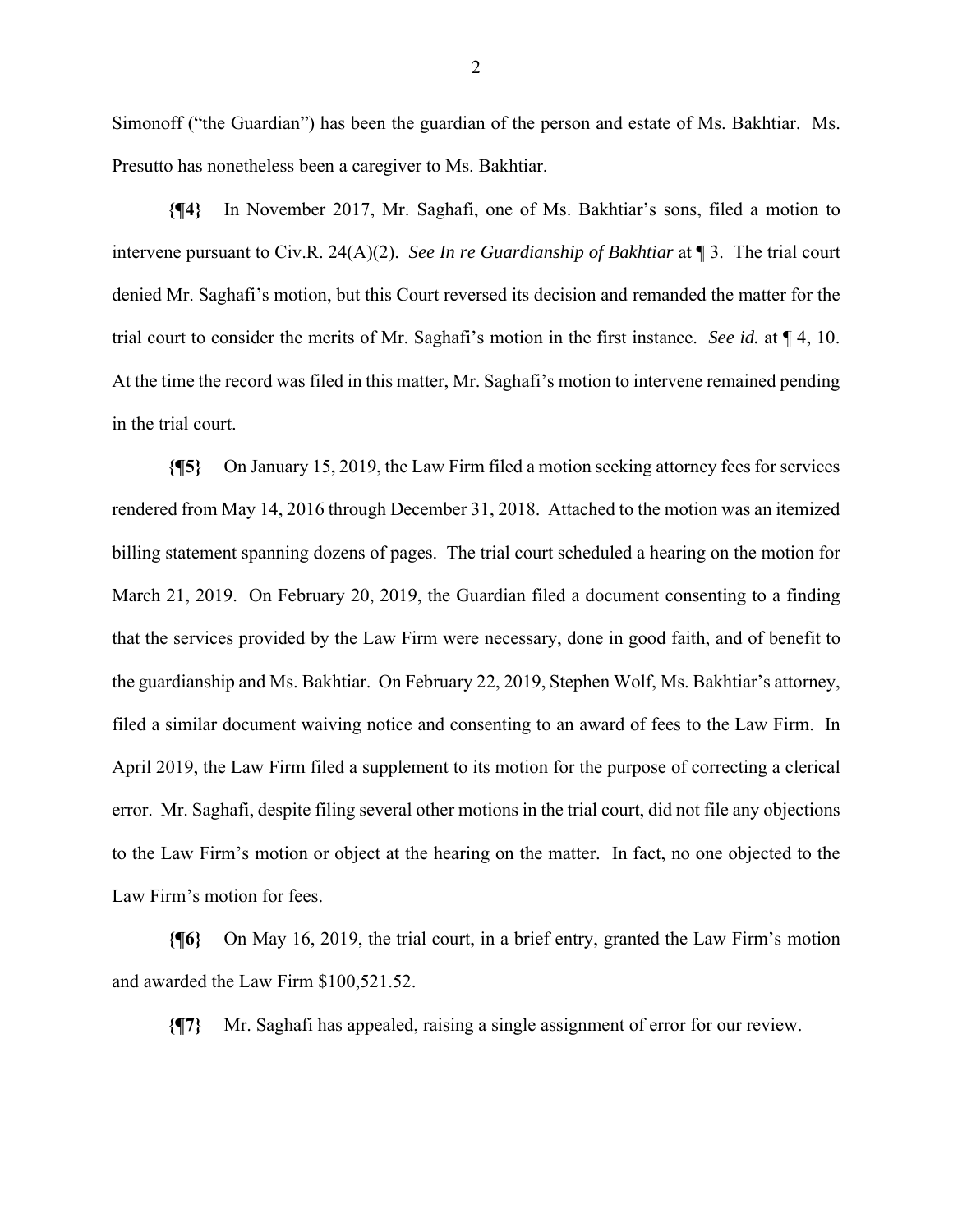## **ASSIGNMENT OF ERROR**

II.

THE PROBATE COURT ERRED WHEN IT APPROVED THE MOTION FOR PAYMENT OF ATTORNEY FEES FILED BY THE SPIKE & MECKLER LAW FIRM IN THE AMOUNT OF \$100,521.52, INCURRED BY JALEH PRESUTTO DURING A TIME PERIOD IN WHICH SHE HAD BEEN REMOVED AS GUARDIAN FOR CRIMINAL MISCONDUCT WHICH RESULTED IN FELONY CONVICTIONS, WITHOUT ANY EVIDENCE NOR FINDING OF NECESSITY AND BENEFIT TO THE WARD.

**{¶8}** Mr. Saghafi argues in his sole assignment of error that the trial court abused its discretion in awarding the requested fees to the Law Firm. He maintains that there was insufficient evidence presented to support the award and that the trial court failed to make necessary findings in its judgment entry.

**{¶9}** Under the circumstances before us, we conclude that Mr. Saghafi cannot challenge on appeal the sufficiency of the evidence to support the award of attorney fees because Mr. Saghafi did not object on that basis below or raise that issue in the trial court. *See LeFort v. Century 21- Maitland Realty Co.*, 32 Ohio St.3d 121, 123 (1987); *Wells v. Wells*, 9th Dist. Summit No. 25557, 2012-Ohio-1392, ¶ 58; In *re J.S.*, 9th Dist. Summit No. 23842, 2008-Ohio-179, ¶ 10; *Lynch v. Lynch*, 9th Dist. Summit No. 17170, 1995 WL 655932, \*5 (Nov. 8, 1995). Moreover, Mr. Saghafi has not developed a plain error argument on appeal and we decline to create one for him. *See Wells* at ¶ 58.

**{¶10}** With respect to Mr. Saghafi's argument that the trial court failed to make the requisite findings in its judgment entry, we conclude that even if the trial court erred in doing so, given that Mr. Saghafi is unable to challenge the underlying sufficiency of the evidence supporting the award, we conclude that any error present, particularly in light of the unique circumstances of this case, is harmless. *See* Civ.R. 61; Civ.R. 73(A). An important function of these findings is to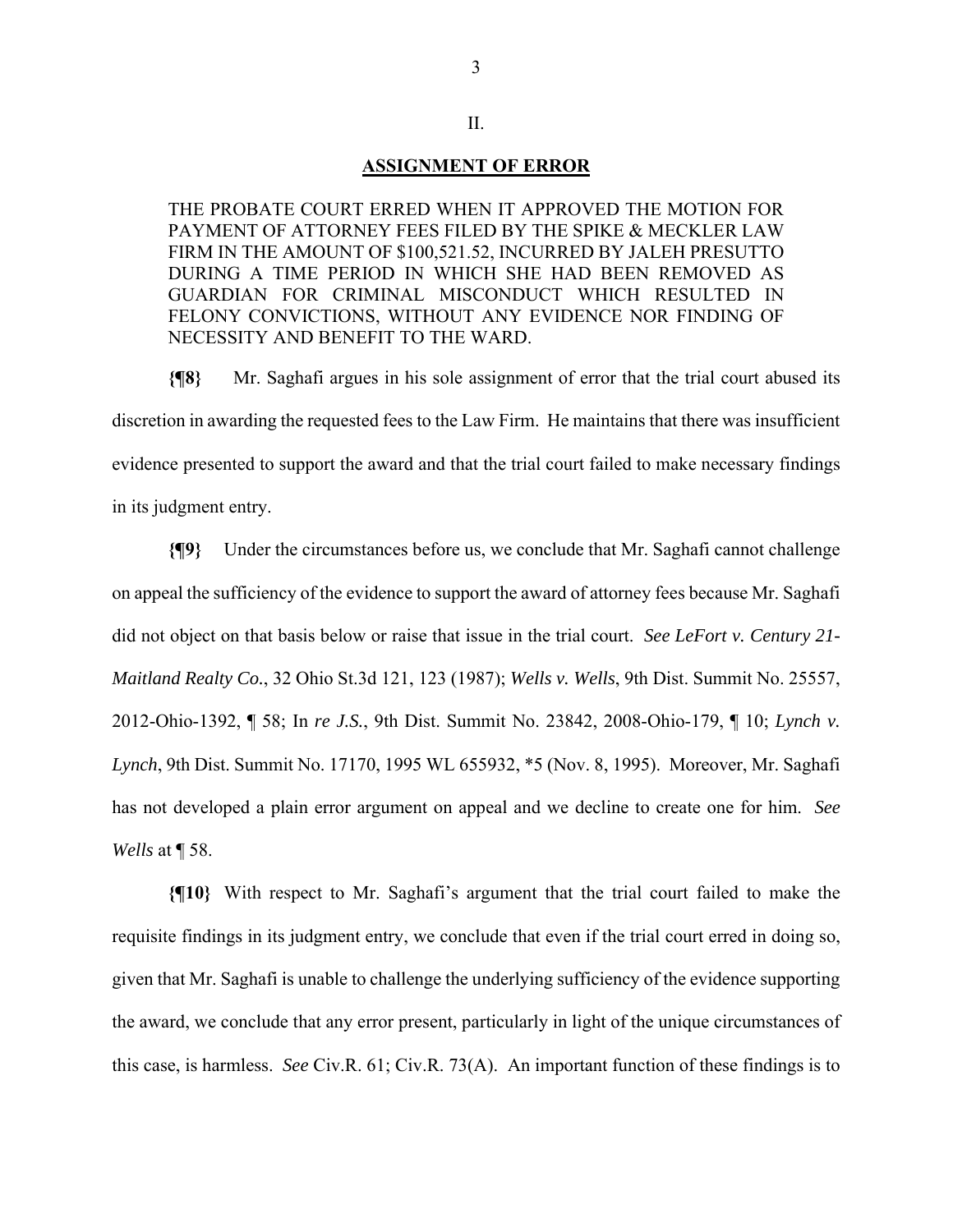aid this Court's review of the merits of the trial court's ruling; however, as noted above, Mr. Saghafi cannot challenge the underlying merits of the trial court's decision to award attorney fees to the Law Firm. *See, e.g., In re J.G.,* 9th Dist. Wayne No. 12CA0037, 2013-Ohio-417, ¶ 35 (noting a purpose of required findings is to facilitate appellate review).

**{¶11}** Mr. Saghafi's assignment of error is overruled.

## III.

**{¶12}** Mr. Saghafi's assignment of error is overruled. Any outstanding motions in the present appeal are denied. The judgment of the Lorain County Court of Common Pleas, Probate Division, is affirmed.

 $\overline{a}$ 

Judgment affirmed.

There were reasonable grounds for this appeal.

 We order that a special mandate issue out of this Court, directing the Court of Common Pleas, County of Lorain, State of Ohio, to carry this judgment into execution. A certified copy of this journal entry shall constitute the mandate, pursuant to App.R. 27.

 Immediately upon the filing hereof, this document shall constitute the journal entry of judgment, and it shall be file stamped by the Clerk of the Court of Appeals at which time the period for review shall begin to run. App.R. 22(C). The Clerk of the Court of Appeals is instructed to mail a notice of entry of this judgment to the parties and to make a notation of the mailing in the docket, pursuant to App.R. 30.